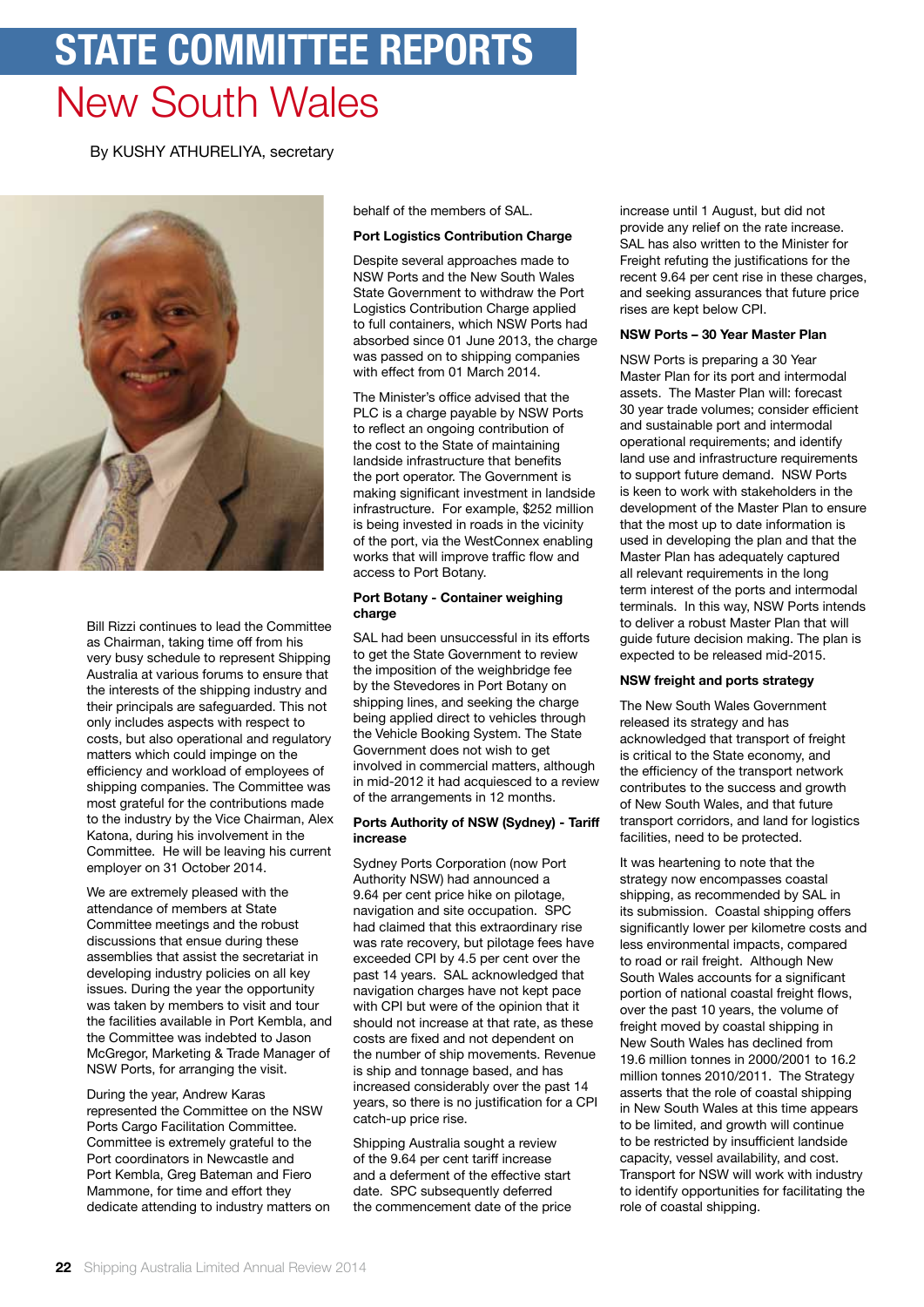#### **Use of Rail for the movement of containers**

Transport for NSW conducted a series of industry workshops, as part of the *Fast Tracking Freight – Container Rail Mode Share Program*, to identify and prioritise options to increase the share of containers on rail through New South Wales ports, in order to achieve targets detailed in the *NSW Freight & Ports Strategy and NSW 2021*. Plan is a target to double the proportion of container freight movement by rail through New South Wales ports by 2020. This equates to 800,000 TEU being carried to and from New South Wales ports by rail in 2020, based on the projected throughput.

The Committee had met and provided input to the consultants appointed by Transport for NSW to select options for improving rail mode share from a shipping company perspective.

The Container Rail Mode Share Program (CRISP) has now been developed to identify and prioritise options to increase the share of containers on rail through New South Wales ports by improving the operational and economic competitiveness of rail services. The next stage of the CRSIP analysis has been initiated and will involve the development and assessment of options that achieve mode share demand outcomes and economic feasibility, which would support business cases for future funding.

# **Port Authority of New South Wales - Amalgamation of port corporations**

The Port Authority of New South Wales was established on 01 July 2014, with the amalgamation of Sydney Port Corporation, Newcastle Port Corporation and Port Kembla Port Corporation, and has the regulatory responsibility for ports of Yamba and Eden.

SAL agrees with the State Government that amalgamating the three port corporations into one, will achieve a more efficient and robust ports business for New South Wales, with the benefits of commercial discipline that the state-owned-corporations model provides. We hope that the management takes advantage of the synergies and rationalisation to deliver economies to port users in the future, although initially we imagine that there will be some challenges following the long-term lease of the ports with some staff employment guarantees.

#### **NSW Environment Protection Authority (NSW EPA) - Managing non-road diesel emissions**

The NSW Environment Protection Authority appears to be contemplating implementation of regulations, inconsistent with the international approach, ahead of international conventions entering into force for managing diesel emissions in NSW from non-road users (which include shipping), which could adversely impact Australia's

maritime trade.

Shipping is an inherently international industry, which depends on a global regulatory system to operate efficiently. Members of SAL are opposed to unwelcome unilateral or regional regulation with respect to all aspects of shipping. SAL supports the ratification by the Australian Government of key maritime treaties, which are crucial to the implementation of an effective global regulatory regime for shipping.

SAL supports the framework of global conventions and regulations that have been developed by the United Nations' International Maritime Organization (IMO). Implemented and enforced, through a combination of flag State inspection and port State control, directly contributing to the improvement of shipping's environmental performance worldwide.

Vessel owners are looking at every avenue to reduce their GHG emissions by improving the efficiency of ships using modern shipbuilding practices, and optimising vessel operations both at sea and in port.

There are a number of issues that still remain unresolved. Such as the availability of compliant fuel, capacity for Australian refineries to produce such fuel, massive cost implications on shipping by the introduction of low sulphur fuel usage. The cost of supplying bunkers in Australia is already significantly higher than most ports worldwide.

Members are concerned that if New South Wales imposes additional cost or regulatory measures on shipping, which are specific to the State, it would result in significantly higher costs for vessels calling at New south Wales ports, compared to other ports that compete for the same business, with the consequence of New South Wales potentially losing cargo to other States, and become less competitive internationally.

# **Long-term lease of NPC**

The New South Wales Government has agreed to lease the Port of Newcastle to a consortium of financial investors for 98 years in a \$1.75 billion deal. The New South Wales Government reached an agreement with Port of Newcastle Investments for the lease following a competitive five-month bidding process. The consortium of Port of Newcastle Investments is comprised of two members – Hastings Funds Management and China Merchants.

The New South Wales Government will continue to retain regulatory oversight of the Port of Newcastle, as well as retain responsibility for a range of maritime safety and security functions, including emergency response, Harbour Master, Port Safety Operating Licence and pilotage functions.

# **Captain Kushlan Athureliya**

After 45 years in the maritime industry and 19 years, 8 months and 24 days with Shipping Australia Limited and its predecessor, the Australia Chamber of Shipping, our NSW Secretary, Kushy, retired on 27 December.

His broad experience in many sectors of the industry, as a Master and harbour pilot with experience in container ships and tankers, as a marine surveyor, and as a maritime administrator, was the perfect background for his work with the Australian Chamber of Shipping and Shipping Australia Limited.

Kushy has long been considered the font of all knowledge maritime, a walking "Google Maritime". But combine this with his energy and enthusiasm, his nononsense approach to delivering results, and his work output has been second to none. Kushy, has punched well above his weight and provided prodigious support to our members and stakeholder groups.

But productivity is only one aspect. Kushy's congeniality, his exuberant, effervescent personality, and his unfailing humility and respectfulness have affected everyone in the industry. These characteristics have ensured that he has become known and loved by so many associated with the shipping industry, particularly in his home state of New South Wales.

Kushy, the staff, members, and associates of Shipping Australia Limited thank you for your exceptional contribution to shipping over nearly 24 years with the company. We sincerely wish you a long and happy retirement.

Fair winds and following seas.

Further information on Kushy's career was published in Profile winter 2006 available from our website.

# **Functions**

Members and their guests enjoyed meeting in a relaxed atmosphere at the usual social events organised by the Committee. The State Parliament House Luncheon was hosted by the Hon Duncan Gay, Minister for Roads and Freight. The Hon Warren Truss, MP, Deputy Prime Minister, Minister for Infrastructure and Regional Development was the speaker at a luncheon in September 2014. The biennial "Port Kembla Luncheon" was held in July 2014, with Nicholas Whitlam, Chairman of the Ports Authority of New South Wales, as the guest of honour and speaker. The Christmas luncheon, as usual, is overbooked. The Committee is extremely appreciative of the sponsors and the support of members and guests, which assists in making these functions 'fun for all'.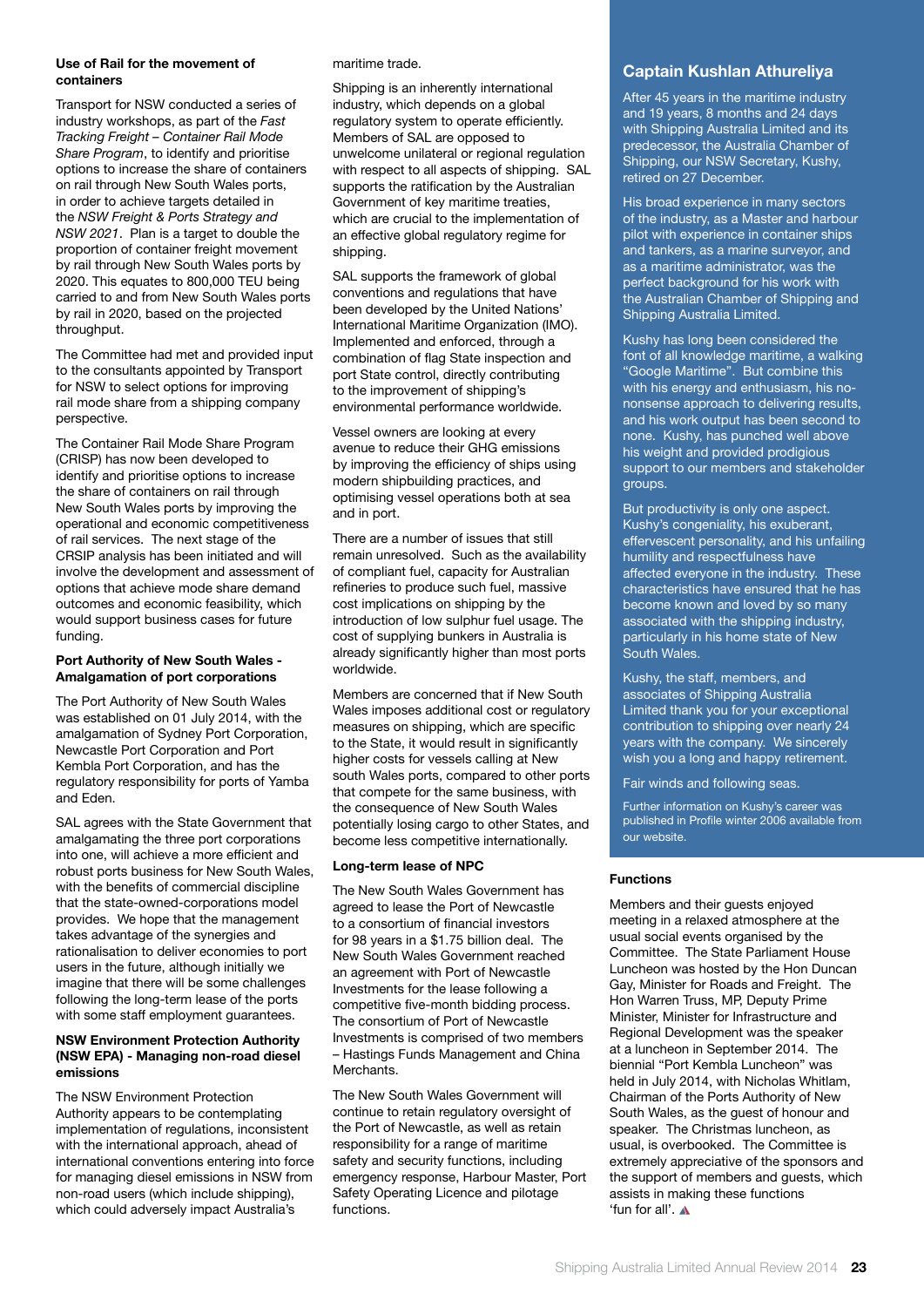# **state committee reports Queensland**

By BILL GUEST, secretary



#### **Overview for 2014**

This annual report inevitably opens with some comment on the impact of heavy weather early in the year and 2014 was no exception, albeit that the port of Brisbane was not a casualty. Cyclonic conditions in north Queensland closed most ports for a short period of time with Hay Point, Gladstone and Karumba suffering the most. Ship delays notwithstanding, there were no casualties nor infrastructure damage following the pre-emptive and preventative approach taken by Maritime Safety Queensland (MSQ) in conjunction with other emergency/ response services. As a seasonal inevitability of varying degrees, MSQ has reviewed their defensive procedures to ensure the least possible disruption to commercial shipping during extreme weather events.

The two Queensland issues which stood out this year are the development (and consequences) of a long awaited coastal shipping policy, and the devolvement by MSQ of port pilotage services to Queensland port authorities (other than Brisbane and Abbott Point). Both matters will be further expanded later in this report.

# **Administration**

SAL is thankful to David Hislop (Sturrock Grindrod) for his

chairmanship of the Queensland State Committee over the last two years, and welcomed Geoff Dalgliesh (K Line Aust) to that role until 1 January 2016.

It is also more than appropriate to acknowledge the help and cooperation received from Captain Richard Johnson who retired in late 2013 as Regional Harbour Master (Brisbane), after 16 years in that role. Congratulations are offered to Captain Glenn Hale, who has taken that position.

Additionally noted, is the retirement of the supportive RMH Gladstone, Captain Mike Lutze, who has been replaced by Captain John Fallon.

More recently the resignation of PBPL CEO Russell Smith has taken place and SAL are indebted for the strong support he has given, both as an SAL member, and as a sponsor of industry projects.

A 2013 reorganisation within the Queensland Department of Transport and Main Roads (DTMR) saw MSQ virtually 'buried' within the administrative structure. It was very pleasing that the DG DTMR has revised that configuration to ensure that MSQ, in consideration of their important role of managing Queensland waterways, regained its position as a stand-alone division under GM Patrick Quirk.

SAL undoubtedly benefits from MSQ input to Queensland State Committee meetings (4 per year) and is also appreciative of the contributions from Australian Customs & Border Protection Service (AC&BPS) and Department of Agriculture (Dept Ag), who are regular invitees to these meetings. The objective remains to open each Queensland State Committee meeting with a guest speaker who presents on matters of relevance to the shipping industry. This year SAL members were provided with a meeting venue at the MSQ Smart Ship Simulator together with a demonstration of this unique facility. Additionally networking lunches were organised immediately following State Committee meetings and we were fortunate to have well-informed speakers:

• Captain Richard Johnson – 'Reflections on a Maritime Career'

• Michael Carter (EVP Aurizon) – 'Aurizon – Delivering Resources to the World'

With so few industry networking events held now, SAL considers it important to maintain both the Shipping Industry Golf Day and the Industry Ball.

On the first Thursday in May a full field played at the SAL Golf Day at Wynnum Golf Club, with resultant funding going to the Brisbane Mission to Seafarers and the Stella Maris Apostleship of the Sea.

Over 300 attended the SAL Shipping Industry Ball at Moda Events Portside Hamilton, which raised \$15,000 towards the Brisbane Maritime Heritage Trail venture. This project, which has the support of the Queensland Government, is being coordinated by the Queensland Maritime Museum to preserve Brisbane's maritime legacy by erecting plagues (with relevant photos and history) on sites where wharves/ depots/storage facilities once existed.

The sponsors who are helping to 'make this happen' are to be acknowledged with special gratitude to the Port of Brisbane Pty Ltd (PBPL) and also to PB Towage, Chalmers Industries and Svitzer Aust. The ongoing backing of Brisbane Marine Pilots and the Ace Waste Group adds to the great local support given each year to worthy industry projects.

It is pleasing to also record progress with Young Shipping Australia Queensland (YSAQ) under the guidance of President Jenny Ruffell Smith who, for the 35 years old and younger, would welcome new members from the industry. Jenny can be contacted on 0402 514 597.

#### **Port of Brisbane**

Generally, cargo flows through the port were flat during 2014 with drought conditions seriously impeding the export of agricultural goods, especially grain and cotton. Coal was also well down, more as the result of depressed international pricing, and there is little enthusiasm that this position will change in the foreseeable future.

Concerns over disposable income have translated into negative consumer sentiment for imports where containerised white goods etc., have been relatively stagnant for much of 2014. Indications are however, that the back end of the year will see some resurgence.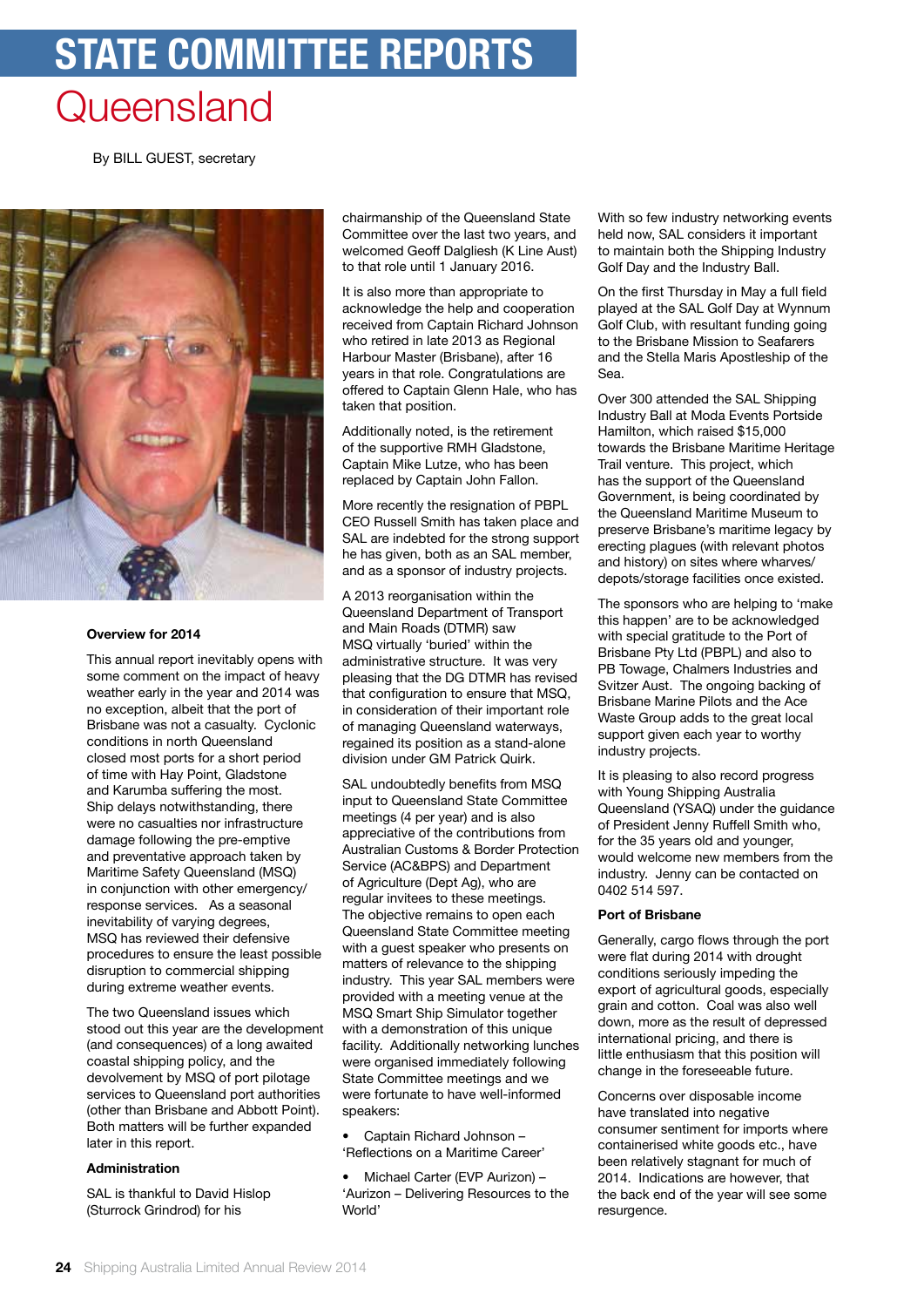CEO of the PBPL (Russell Smith) has emphasised that Australia's freight movements are predicted to double by 2030 with Brisbane's task increasing at a greater rate. With around 95 per cent of port freight traffic moving by road Russell Smith has stressed the necessity for better rail and coastal shipping services to alleviate the massive road congestion that will otherwise result.

The PBPL has been lobbying strongly for a dedicated rail freight access linking south-western Queensland and the Port of Brisbane and, as part of the Inland Rail project, the Federal Government is financially supporting this venture. Agreement has been reached between the PBPL and the Australian Rail Track Corp (ARTC) to develop a plan, part of which will facilitate the coverage of prime agriculture and resource export commodities west of Toowoomba, to be railed direct into the port of Brisbane while bypassing the QR passenger network.

SAL is totally supportive of this objective and also sees the inclusion of **coastal shipping** as an integral part of easing landside freight congestion.

#### **Coastal Shipping**

Over the years, many attempts have been made to revitalise the coastal shipping trade, with the most serious endeavour being made by the Federal Labor Government, when last in power. However the restrictions they placed on the participation of international ships, the need to forecast five voyages in advance, and the conditions on joining the international shipping register, hindered, rather than helped, any resurgence.

Added to those deterrents was the imposition of the Fair Work Act, which meant that ships crews must be paid Aust wages (and conditions) for any leg of a voyage where coastal cargo was carried. The present Federal Liberal Government has recognised these shortcomings and pledged to initiate equitable reforms. Public hearings have been held in response to the Federal Government Options Paper – Approaches to Regulating Coastal Shipping in Australia. The SAL submission called for the repeal (or radical amendment) to the Coastal Trading Act 2012 and the exclusion of conditions under the Fair Work Act.

The Queensland LNP Government added their weight to the debate by commissioning a study into Coastal Shipping. A Queensland Ports Strategy (QPS) has been initiated to drive economic growth through the establishment of five Priority Port Development Areas (PPDAs),



*Aerial view of Fisherman Islands*

where port expansion would be concentrated while ensuring the safe and environmental coexistence with the Great Barrier Reef. These ports are Brisbane, Gladstone, Hay Point/ Mackay and Townsville.

The QPS was the catalyst for an excellent draft paper 'The Sea Freight Action Plan' produced by the Queensland Department of Transport and Main Roads – albeit that the focus was mainly on intrastate cargoes.

Along with others (PBPL, Agforce etc), SAL responded with a submission to the Queensland Government much along the lines of the Federal Options Paper submission. The nub is, of course, where international shipping can legitimately play a part.

Now into the mix is the Federal Government initiated 'Shipping Emergency Response Capability Assessment Project' (SERCAP), which will study the potential for coastal shipping to mitigate landside supply chain disruptions brought about by extreme weather conditions. SAL HO has received Federal Government funding to complete this project over a 12-month period, and the 2015 Report will advise the outcome.

Meanwhile it can rightly be deduced from the above that there is still much work to be completed on the total coastal shipping issue, which has both Queensland and national implications. That includes a focus on Queensland ports for their 'fit for purpose' credentials, which takes in containerisation capabilities and infrastructure requirements to handle increased shipping – with international vessels! Updates will be provided via the SAL magazine.

# **Queensland Port Pilotage**

It has long been the objective of Maritime Safety Queensland (MSQ) to restrict their role to purely that of a regulator, while setting the sustainable and safety directions for Queensland port pilotage services. In November 2013 the devolvement of these services to the relevant port authorities occurred, with the exception of Brisbane and Abbott Point, where arrangements are already in place. Operationally the transition of these services to port authorities has progressed smoothly enough BUT the development of a pricing model by MSQ has not.

MSQ are still in the process of creating a pricing model, which has all the complications of cross subsidisation (equity of access!) and the need to build in options governing the possible leasing of ports.

It will be a matter of 'watch this space' and meantime, noted that port pilotage rates increased by 3.5 per cent from 1 July 2014.

# **Objectives for 2015**

While continuing to best represent SAL within the broader shipping community there will be an increased incentive to work closely with the DTMR and MSQ in respect to coastal cargo carriage and port pilotage issues. Consequently there must be a greater awareness of Queensland port operations, other than Brisbane, which remains our primary focus. As a case in point, we are already involved with the trialling of berthing protocols in Townsville. A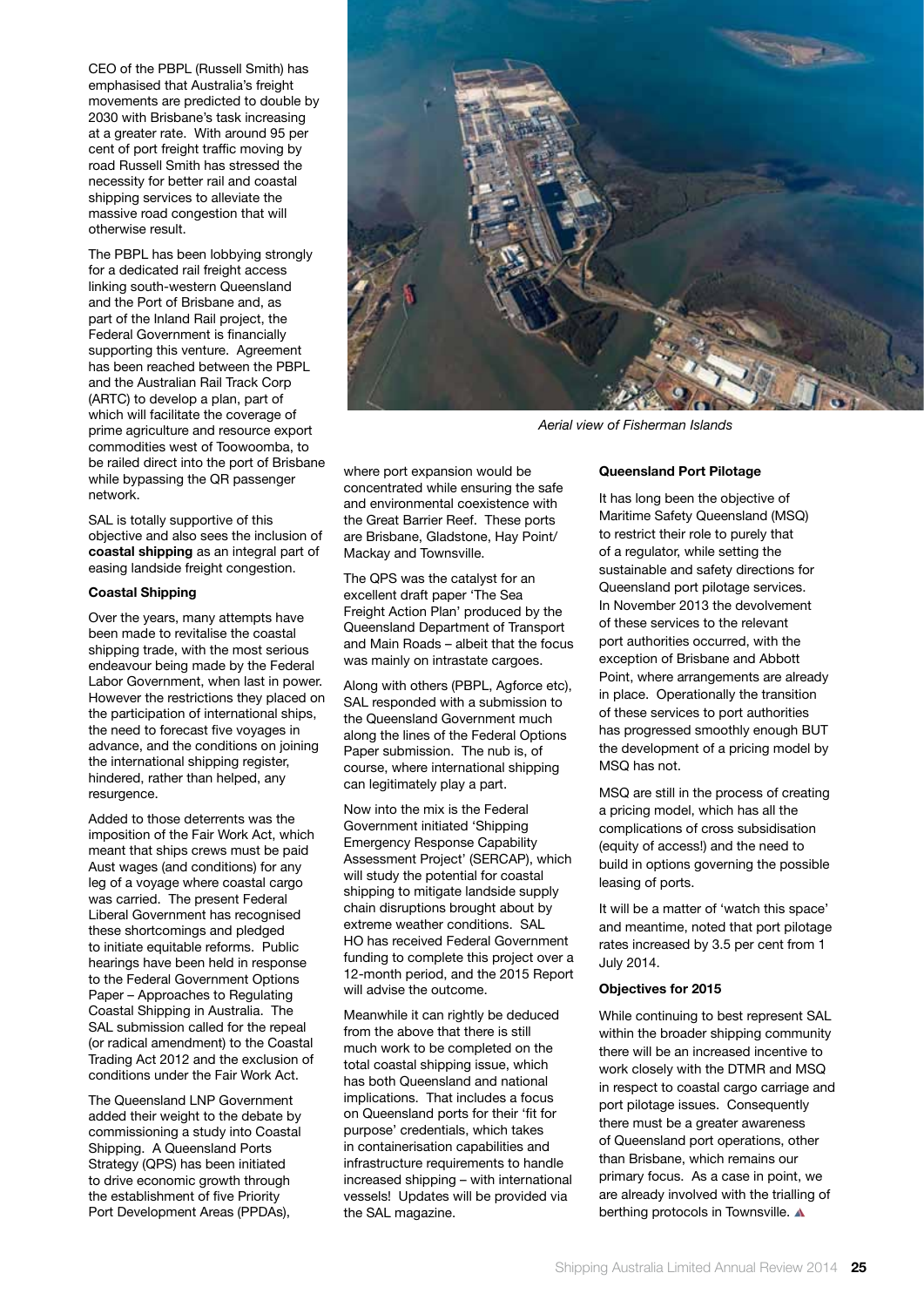# **state committee reports** South Australia

By GEOFF ROSE, chairman



# **South Australia state steering committee**

Due to most Port Adelaide Shipping/ Agency Offices having low staff numbers with heavy workloads, Shipping Australia Ltd – South Australia now operates with low representation and servicing members on an, as and when, required basis.

The SAL steering committee currently consists of Geoff Rose, Sturrock Grindrod Maritime (Aust) P/L. (chair); Ian Henderson, Hamburg Sud Australia Pty Ltd and Paul Paparella, Asiaworld Shipping Services Pty Ltd.

SAL continues to participate in a close working-relationship with Australian Customs and Border Protection Service; Australian Maritime Safety Authority; Department of Agriculture; South Australia Department for Planning, Transport and Infrastructure and Flinders Ports, and other industry bodies.

Geoff Rose also holds the "Sea Freight" representative position, as well as vicechairperson on the South Australian Freight Council Executive Committee.

# **Year under review**

### **Consultation with various industry bodies**

No formal meetings were held. Most issues were dealt with during the

day-to-day operations, and directly between the parties involved.

SAL-SA, members and industry received regular updates from the various industry bodies.

# **Container Terminal Monitoring Panel (CTMP)**

Susan Johnson (PAE P/L) was appointed, with Ian Henderson (Hamburg Sud Aust P/L) appointed as an alternate, representing SAL, to provide general information from meetings to members.

In July 2014 the Government announced reforms whereby they wanted every government board and committee abolished, which included the CTMP, to reform the way Government engages with industry and people, and speed up decision making. The various ministers would be responsible for recommending which boards and committees should be exempt from being abolished.

The CTMP members met on the future of the panel, in reply to the Government's request. Despite strong lobbying to cease CTMP meetings, by some members, SAL lobbied hard to keep it active. A response was sent to Government to reflect this. We await the ruling on this issue.

# **Training and functions**

There were no SAL courses or functions held in South Australia during 2014.

# **Port updates/information and security (Flinders Ports, Ports)**

Flinders Ports commenced charging a "Security Fee" effective 1 July, based on a vessel's Gross Revenue Tonnage. The charge is applicable to vessels calling at any Flinders Ports operated port/berths, except at the Flinders Adelaide Container Terminal, where security and the charge has always been supplied to users, as part of the terminal fee structure.

Flinders Ports manages all security issues. These are bought to the industry's attention in a general update as required. The subject is also raised at the Flinders Ports quarterly "South Australian Port User Group" meetings, to which all port users, and both liner and tramp agencies, are invited to attend.

# **Berth updates (Flinders Ports, Ports) Berths 1- 4 Outer Harbor**

This area is used for handling cars, RoRo operations and Cruise Ships.

OH 4 berth has been upgraded as a common user fuel berth able to handle tankers up to a displacement of 56,000 metric tonnes, maximum. Tankers can either, fully or part, discharge their product via an underground pipeline to the new 85 million litre capacity tank farm, which increases South Australia's capacity by 50 per cent; constructed on Pelican Point Road and operated by Terminals Limited.

The channel to OH 4 is 14.20 metres with the berth box being dredged to 13.50 metres. Tankers will receive priority berthing over a car carrier. Some vessels will only part discharge at OH 4, so as to meet draft restrictions, before proceeding to discharge at other inner river berths.

Motor vehicle imports over the Outer Harbor berths are expected to increase from 2015 onwards.

# **Berths 6-7 Outer Harbor - Flinders Adelaide Container Terminal (FACT)**

The Flinders Adelaide Container Terminal experienced solid growth in 2013/14 with container

volumes reaching 388,000 TEU, which was an 11 per cent increase in throughput compared to the previous financial year. Further to this, the container terminal continued to service the IMX iron ore contract, which equated to a further 110,000 TEU.

There was no change to the services calling.

Considerable capital investment was undertaken during 2013/14 with the finalisation of the purchase of two Liebherr Post Panamax cranes, five Terex straddle carriers, three Hyster Empty movers and an additional two hectares of hardstand to keep pace with increased volumes. The new cranes are due to arrive in January 2015, and commissioning should be completed by early April 2015.

Industry welcomes FACT's continued focus on improving attitudes, upgrading of the site and the infrastructure investment, which will result in benefits for our port and its users.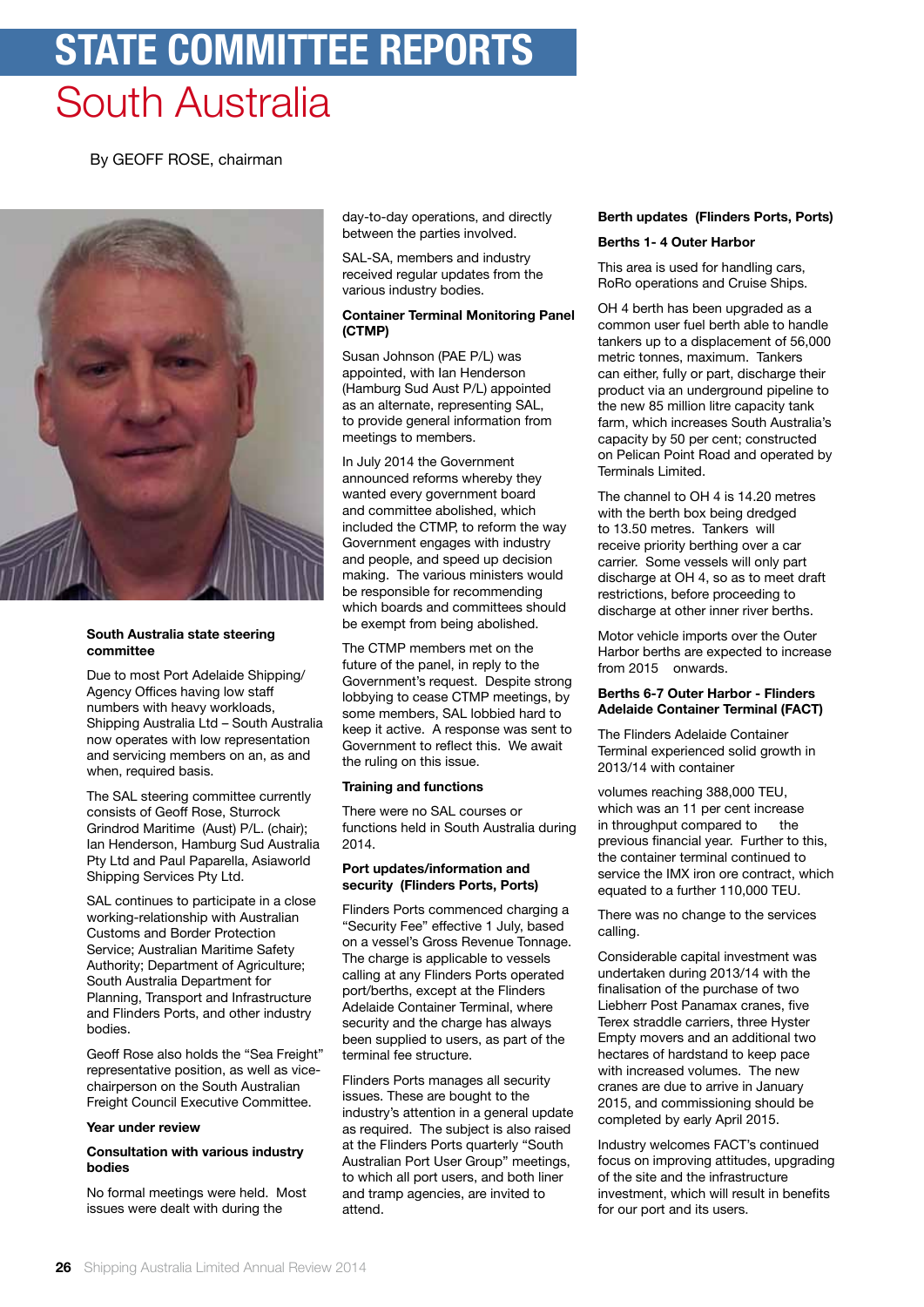# **General items**

# **2013/14 Cargo Volumes Ex, South Australia (01/07/13 – 30/06/14)**

(Courtesy of Flinders Ports P/L)

|                                             | <b>Tonnes</b>  |                |              |  |
|---------------------------------------------|----------------|----------------|--------------|--|
| <b>Reporting Group</b>                      | <b>Imports</b> | <b>Exports</b> | <b>Total</b> |  |
| Cars                                        | 66,501         | 29,171         | 95,672       |  |
| Cement/Clinker                              | 27,084         | 729,957        | 757,041      |  |
| <b>Cereal Preparations</b>                  |                | 13,400         | 13,400       |  |
| Chemicals/Acids                             | 60,718         |                | 60,718       |  |
| Coal                                        | 87,677         |                | 87,677       |  |
| Concentrates                                | 221,649        | 204,476        | 426,125      |  |
| Copper and Uranium                          |                | 268,466        | 268,466      |  |
| Fertilisers                                 | 591,296        |                | 591,296      |  |
| General Cargo                               | 169,278        | 1,010          | 170,288      |  |
| Grain                                       |                | 6,096,043      | 6,096,043    |  |
| Gypsum                                      |                | 1,508,624      | 1,508,624    |  |
| Iron and Steel                              | 88,477         |                | 88,477       |  |
| Iron Ore                                    |                | 1,581,456      | 1,581,456    |  |
| Limestone                                   | 1,567,941      | 1,568,499      | 3,136,440    |  |
| Livestock                                   |                | 29,315         | 29,315       |  |
| <b>Mineral Sands</b>                        |                | 1,097,181      | 1,097,181    |  |
| Paragoethite                                | 121,497        |                | 121,497      |  |
| Petroleum and Gas                           | 2,682,190      | 2,975          | 2,685,165    |  |
| Salt                                        |                | 129,573        | 129,573      |  |
| Scrap Metal                                 |                | 269,997        | 269,997      |  |
| Soda Ash                                    | 154,728        |                | 154,728      |  |
| <b>Stock Feed</b>                           |                | 9,826          | 9,826        |  |
| Sulphur                                     | 57,581         |                | 57,581       |  |
| Tallow                                      | $\overline{a}$ | 27,900         | 27,900       |  |
| Timber                                      |                | 78,300         | 78,300       |  |
| Peas, Beans, Legumes and<br><b>Oilseeds</b> | 55,771         | 519,515        | 575,286      |  |
| Containers                                  | 1,560,691      | 2,940,660      | 4,501,351    |  |
| Total                                       | 7,513,078      | 17,106,344     | 24,619,422   |  |

# **CONTAINER THROUGHPUT 2013-2014**

|                             | <b>IMPORT</b> |        | <b>EXPORT</b> |        |
|-----------------------------|---------------|--------|---------------|--------|
|                             | 20ft          | 40ft   | 20ft          | 40ft   |
| <b>CONTAINERISED (TEUS)</b> | 49.211        | 90,634 | 78,680        | 79,386 |

# **MOTOR VEHICLE THROUGHPUT 2013-14**

|                              | <b>IMPORT</b> | <b>EXPORT</b> | <b>TOTAL</b> |
|------------------------------|---------------|---------------|--------------|
| <b>MOTOR VEHICLE (UNITS)</b> | 41,306        | 16.124        | 57,430       |

# **NOTE:**

**(**A) Above figures show cargo shipped through the Flinders Ports operated ports of Port Adelaide, Port Lincoln, Thevenard, Wallaroo, Port Pirie, Port Giles & Klein Point.

(B) Above figures do not include imports and exports from the ports of Port Bonython, Whyalla & Ardrossan, as these are privately operated ports.

# **Iron ore loading operations via Outer Harbor – Container Terminal**

The exporting of Iron Ore by IMX Resources conducted at Flinders Adelaide Container Terminal (FACT), utilizing open top containers via a Rotainer Spreader and a Portainer crane, have ceased.

Due to the decline in iron ore prices, Termite Resources, owners of Cairn Hill mine, which was

51 per cent owned by IMX Resources in a joint venture with Taifeng Yuan Chaung International Development Company, was placed into administration in June 2014. A number of other junior mining companies have faced difficulties with the decline in iron ore pricing.

The last remaining iron ore left on the wharf ready for shipment was exported under instructions of the appointed Administrator, at the of end October 2014.

# **Berth 8 Outer Harbor**

This purpose built Panamax capable, grain loading facility, commissioned in January 2010 by Viterra Limited. It operates with a single loader spout capable of 2,000MTPH. Flinders Ports manages the actual berth structure.

# **Osborne No 1 Inner Harbour**

This berth is used for chemical/product tankers, with Flinders Ports considering a possible Upgrade, so it can be used as a lay-by berth. Mariners were advise on 29 July 2014 that the working depth for No 1 Berth at Osborne has been reduced to a temporary working depth is 8.3 metres, as referred to Lowest Astronomical Tide (LAT).

# **Berths 18, 19, 20 and 29 Inner Harbor**

Port Adelaide currently only offers three berths for general/bulk vessels to work, being Berths 18-20 and Berth 29, all situated in the inner river.

Berths 18-20 have become the main wharves available to handle general cargo and bulk vessels. Despite there being three berth numbers, due the size of today's vessels, only two could be accommodated along the three berths, at the same time. These berths offer narrow wharf aprons between the wharf face and the sheds, making it difficult to perform some of today's changed cargo operations, whilst maintaining safety to personnel and cargo. The restricted available working area in some instances, adds time and cost to the vessel stay in port, and cargo handling.

Agents try to berth and work certain vessels and cargoes as much as possible at Berth 29, due to the larger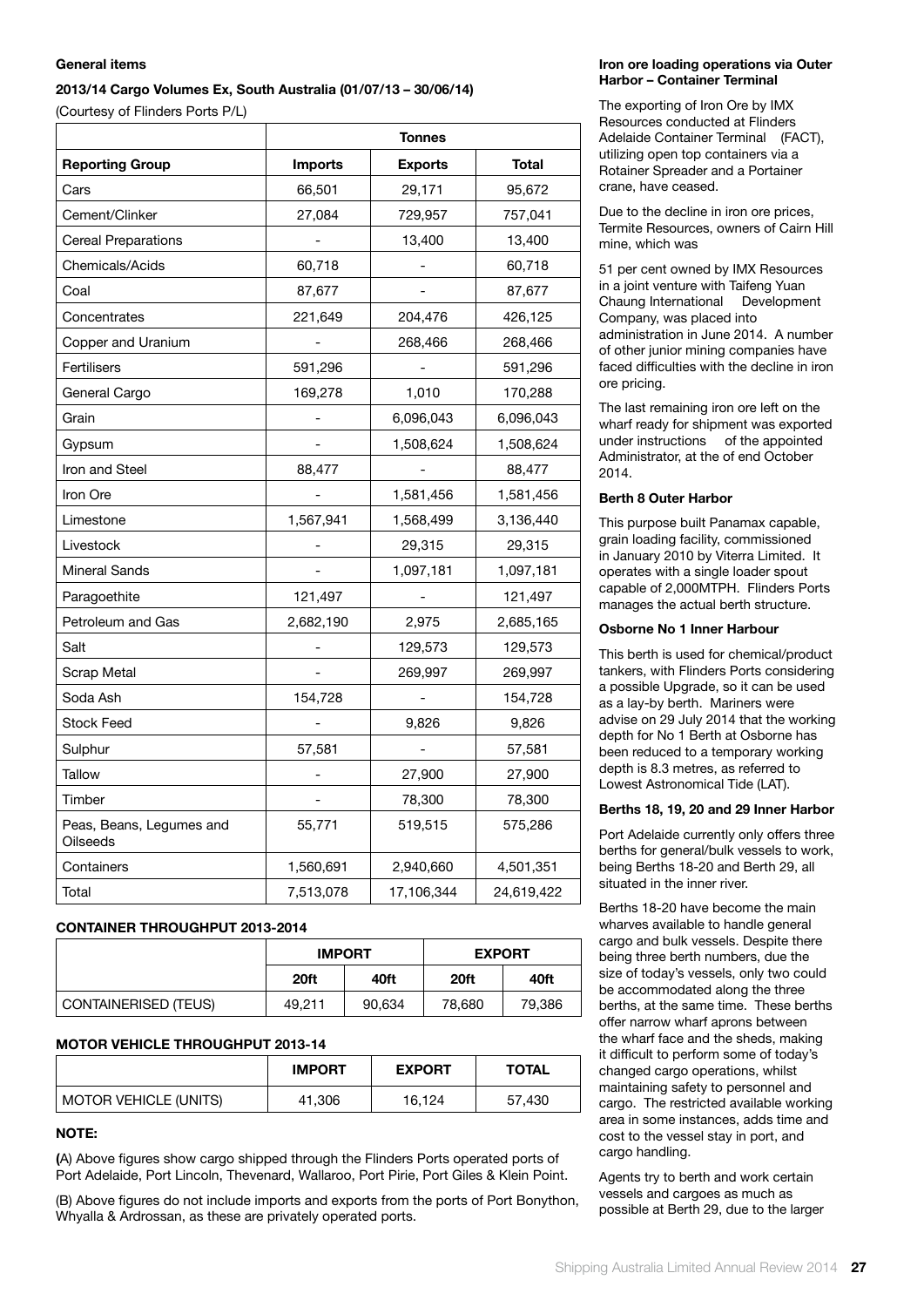apron. But due to the berth being allocated as a priority to HMC's, sulphur and mineral sands vessels, on the basis of their arrival schedule, this results in other vessels, from time to time, that would prefer the berth, being held out until a suitable window opens, or they accept another berth. This places extra pressure on the remaining Berths 18-20, for which working some vessels and cargoes is made more difficult.

Currently, if possible, at Berths 18-20, most vessels try to position themselves to work in the gaps between the sheds. Livestock vessels equipped with various animal loading ramps and fodder loader points, have the greatest difficulty trying to position various loading. Some livestock vessels are not able to lower loading ramps, as the ramps are longer than the gap between the ship and shed(s).

The Stevedoring Companies and other users, have been requesting Flinders Ports improve both the working wharf area, as well as the cargo storage areas, at Berths 18-20, for a number of years now. Considerable monies have been spent by Flinders Ports with equipment and berth up-grades at both FACT Outer Harbor & Berth 29, but industry still awaits improvements to Berths 18-20.

Industry would like:

Removal of one of the wharf sheds, to create a deeper wharf apron, better access, traffic management and improved safety.

• Removal of the old unused railway lines on the wharf surfaces.

• Bitumise some unsealed cargo storage areas behind the sheds, to create easier cargo handling, and eliminate summer dust bowls and winter mud pits.

# **Regional ports**

No major infrastructure changes to report for the regional ports of Thevenard, Port Lincoln, Whyalla, Port Giles, Ardrossan or Port Bonython.

# **Proposed upgrades**

Port Pirie - Nyrstar has reached an in-principle funding and support agreement with the South Australian and Commonwealth Governments to redevelop the Port Pirie smelter. The redevelopment includes investing in new technology to upgrade the facility to an advanced poly-metallic processing and recovery facility, capable of processing a wide range of high value, high

margin raw materials. The upgrade will also result in an improved environmental footprint and reduction in airborne metal and dust emissions, long awaited by the residents of Pt Pirie. The redevelopment/ upgrade is expected to cost \$514 million, and is due to be completed by early 2016.

#### **Port Bonython**

Port Bonython is situated at Point Lowly (Port Bonython) on the Eyre Peninsula 31 kilometres north of Whyalla, on the western side of Spencer Gulf.

In mid-2012, the Spencer Gulf Port Link Consortium proposed building a multiuser loading facility, capable of loading capesize vessels via a three kilometre



long jetty, utilizing a conveyor loading system with an estimated volume 25+ million MTPA initially.

Development was granted major development status by the South Australian Government on 15 August 2013, and the Environment Impact Statement went on public display on 18 November 2013. However, at time of writing, there was no further news on this project, and it is suspected the current low iron ore prices are responsible.

In July 2014, Tokyo-based Mitsubishi Corporation announced it would establish a diesel import terminal at Port Bonython. This amounts to a \$110 million investment in South Australia, and will be the corporation's first entry into the Australian fuels market. Mitsubishi will share the existing jetty facility at Port Bonython, currently used by Santos. The facility, which is expected to be operational by mid-2016, will boost fuel security in South Australia, providing fuel to the State's resources and energy, transport and agriculture sectors.

#### **General**

People and industry are losing confidence in the South Australian economy.

In the last year: Penrice Soda Products closed; IMX ceased exporting iron ore, and General Motors is closing in 2017 (also affecting support industries). Many types of manufacturing industries in Australia are struggling. Recently in South Australia, Coroma Industries (GWA Group Manufacturer) bathroom and kitchen fittings, closed to move off-shore to China. Job losses were experienced at Arnott's Biscuit's due some biscuit lines now being manufactured in India, as well as Hills Industries and Aldinga Turkeys. Pacific Brands closed their Port Adelaide distribution centre, with it now being amalgamated with their Brisbane centre, resulting in some job loses, along with Custom Coaches at Royal Park winding down.

The future building of warfare destroyers and submarines in South Australia is subject to contracts being awarded by the Federal Government. The Australian Council of Trade has reporting more job losses, due to strong competition from China and India but neither they, nor the other levels of Government, are addressing matters to assist industry or create policy to minimise the impact.

The recent low commodity prices (iron ore has fallen 40 per cent in 12 months) are affecting our mining industry, with the feasibility of some current and future mines being assessed, as a result.

The South Australia Government is currently operating in debt, with plans of being in surplus by 2017, and *Port Adelaide's Berth 18-20 storage area in winter* researching other means of collecting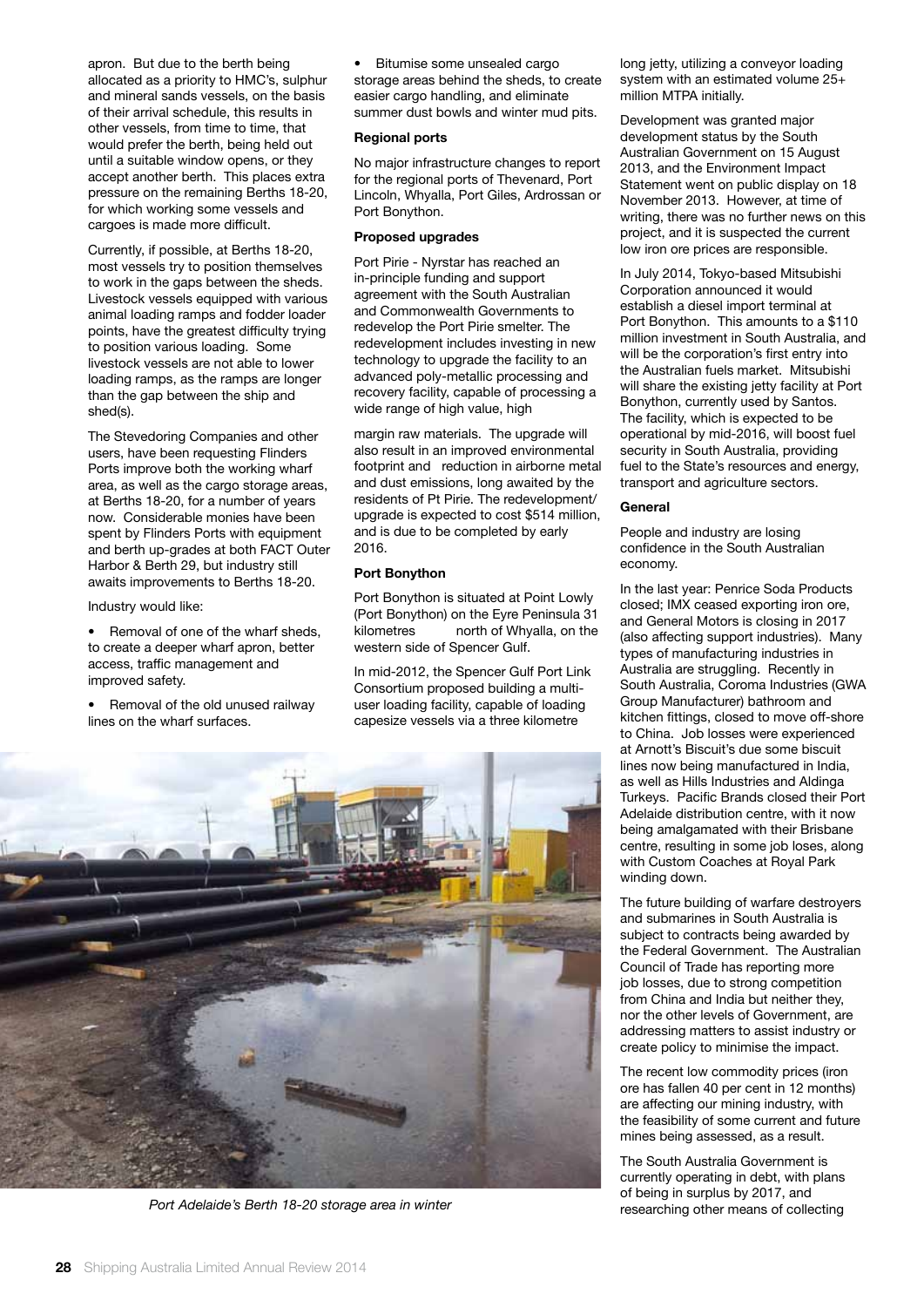more revenue from industry and households. Households are struggling with the high cost of living, mainly due to the costs of energy (electricity/gas), water, private health and the recent increase of the Emergency Services Levy (ESL), which all increased above the CPI.

Despite the above concerns, the South Australian 2014/15 grain harvest was estimated by PIRSA in September 2014, to be a total of 7.6 million tonnes, approx. 1.1 million tonnes less than the 2013/14 season but still good for the shipping industry, ports and grain facilities, many of which are located in regional areas.

Motor vehicle imports are expected to increase, with the closure of local manufacturers - General Motors, Ford and Toyota, in Australia.

In August 2012, BHP Billiton announced the delaying of the \$30 billion mega project planned for Olympic Dam, which was a blow to supply industries, service providers and the State's economy.

Since then the Federal Government has decided that the existing BHP environmental conditions currently



covering the mine will be sufficient for trials of heap-leaching, a cheaper form of processing.

The construction of the trial site is planned for July 2016, with completion and trails to start in October 2016. Hopefully, future expansion will occur.

Olympic Dam is estimated to have copper, uranium, gold and silver worth \$1 trillion, with a life of 200years.

I feel we, South Australia, are in for some difficult times, let's hope my report next year shows some improvement. A

# **state committee reports** Victoria

By PHIL KELLY OAM, secretary



# **Office bearers**

At its meeting in December 2013, the Victorian State Committee elected Kon Makrakis (state manager, Mediterranean Shipping) as its chairman for 2014. Peter Bartlett (immediate past SAL Victorian chairman and state manager, Asiaworld Shipping Services) was elected vice chairman, until 30 June 2014. Upon Peter's retirement, Stephen Crundwell (Swire Shipping) was elected as vice chairman, on 17 June 2014.

Victorian State Committee records its deep appreciation of Peter Bartlett's astute and pro-active leadership throughout three consecutive years.

# **Meetings**

The Victorian State Committee (VSC) comprises the senior officers of member lines and agencies in Victoria and, by invitation, corporate associate members. Among these are representatives from the Department of Agriculture and Australian Maritime Safety Authority, and Australian Customs and Border

Protection Service. It meets at twomonthly intervals.

The respective contributions of these organisations have been enlightening, and have broadened member lines' understanding and appreciation of the needs and goals of other port-related activity. This group offers a wide range of expertise, and is the source of SAL representation on a number of industryrelated sub-committees and working groups.

# **Membership of 'outside' industry and port-related groups**

• Ministerial Freight Advisory Council (MFAC)

The establishment of MFAC was announced in June 2012, with the closure of the Victorian Freight & Logistics Council.

MFAC's charter is to provide opportunities for Government to work closely with industry on initiatives for improving the efficiency and productivity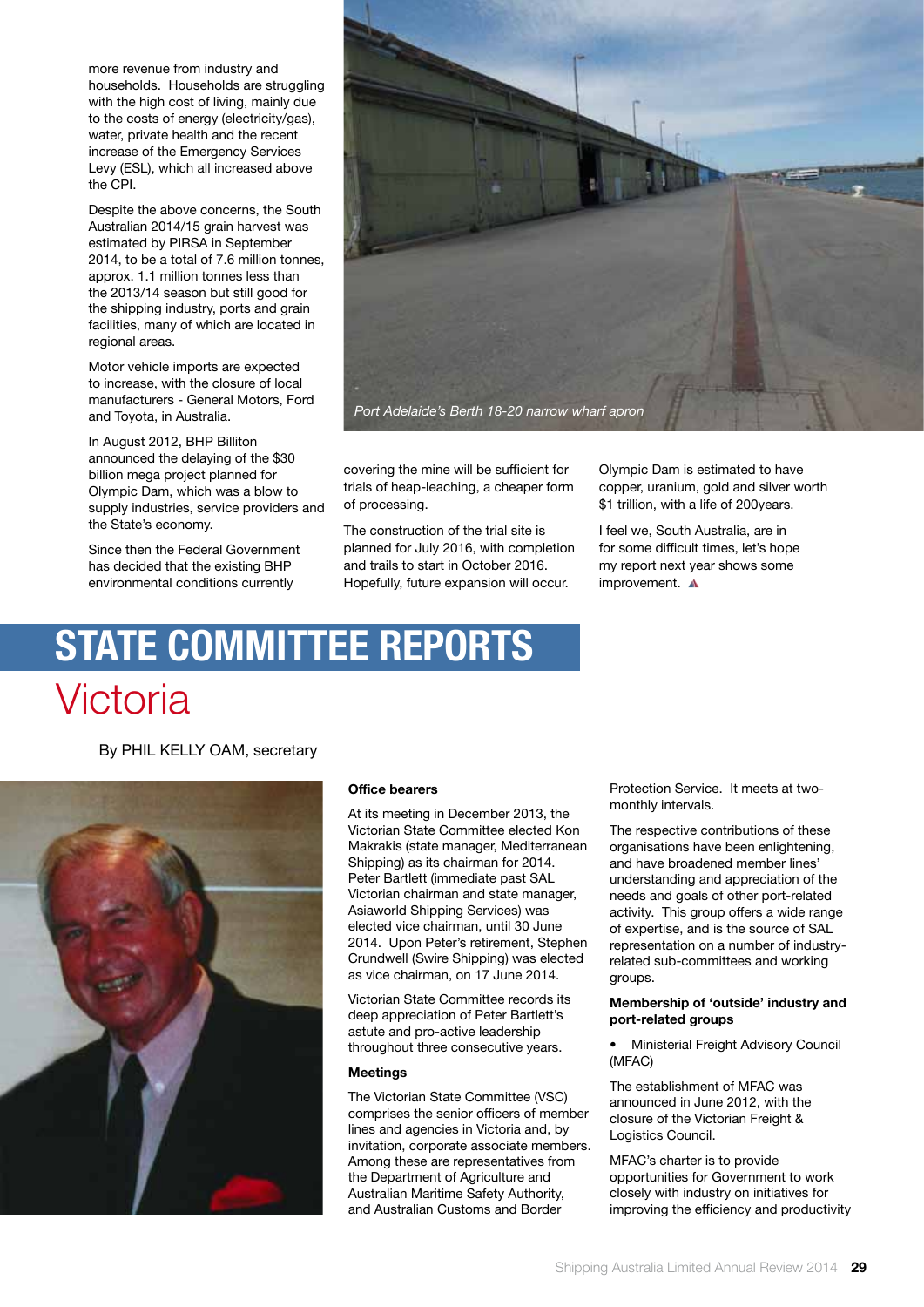#### of Victoria's freight and logistics sector.

MFAC comprises a number of industry leaders. Amongst others, SAL CEO Rod Nairn sits at this round table, which meets at intervals with the Ministers. The MFAC's direct link with the two Ministries has been a useful conduit for Government and industry to engage.

• Customs Logistics Chain Consultative Committee (CLCCCV)

The Victorian Regional Office of the then, Australian Customs Service, established this committee in 2004, in order to harness the goodwill and expertise of all industry-related organisations, which have some reliance on Customs procedures.

Expert in this and many other fields, Meredith Adams (MOL) and Mark Molloy (Five Star Shipping), represent SAL.

#### **Victoria's commercial ports**

SAL and its member lines and agencies take pride in the facilities provided by all of Victoria's commercial ports and their administrators' proactive approach to future development. It is, regrettably, geographically difficult to have regular meetings with regional port authorities but it is the intention to re-establish regular discussion and/ or a reporting arrangement, during the course of 2015.

#### **Port of Melbourne Corporation (PoMC)**

SAL has taken part in PoMC's engagement with port-related industry in a number of areas:

Port Capacity Project Liaison Working Group (PCPLWG)

This group comprises a wide range of expert representation, both from port-related industry and communitybased organisations. Its role is to identify and table any areas of concern in which port extension might have the potential to impact on the community. It remains the prerogative of PoMC and other relevant State instrumentalities, to evaluate and decide upon the issues raised.

SAL is represented on PCPLG by Alan Miles of K-Line Australia Pty Ltd.

• Webb Dock Relocation Working Group

As a consequence of the closure on 30 June 2014 of Berths 3, 4 and 5 Webb Dock for re-construction, a substantial number of vehicle-carrying ships are being directed to Appleton Dock. This is expected to put pressure on the availability of berths and undercover landside facilities for break-bulk cargoes, a large proportion of which

consists of paper, steel and machinery; all of a weather-sensitive nature.

One member line has re-directed some of its ships to Geelong; an initiative which will, no doubt, ease but not necessarily eliminate, the potential for delays awaiting a suitable berth.

SAL is represented by Alan Miles of K-Line, and Steve Crundwell of Swire Shipping.

• Empty Container Park Working Group (ECP WG)

It will be recalled that by 2010, the situation at all ECPs had become untenable for all users, including the Parks' owner/operators. The long delays incurred by truck operators led to a somewhat boisterous meeting of all interests. Arising from this, the ECPs formed an association and, in due course, Containerchain Pty Ltd was commissioned to devise an electronic system, which now provides a transparent tool for all stakeholders to ascertain the whereabouts and availability for collection and/or delivery of empty containers.

At that time, PoMC undertook the role of independent chair, and has provided meeting facilities and other resources ever since. SAL Victoria takes this opportunity to express members' appreciation of the stewardship shown by PoMC in this, and so many other avenues of port administration.

The dramatic change in the situation is also a tribute to Containerchain, and this vast improvement reflects the degree of cooperation, which is nowadays displayed by all parties.

Amongst the unfinished business is the need for all lines and agencies to adopt EDI messaging, when communicating with their respective empty container parks. Whilst several member lines have adopted this practice, there remain instances where the change to EDI is either incomplete or nonexistent, and it is hoped that lines will move towards a complete change to EDI as soon as possible.

• Whole of Port Health Safety and Environment Committee (WOPHSEC)

This group is hosted by PoMC and comprises a wide range of business and support services within the port of Melbourne; most of the delegates have a connection with occupational health and safety, or the environment.

SAL is represented by Aaron Bridgborn of Hamburg Sud, and the secretary.

• Port Licence Fee (PLF)

Since the introduction of the PLF in 2012-2013, PoMC has recovered in total \$153 million in relation to the PLF, i.e., \$1.6 million more than the \$151.4 million PLF incurred.

This PLF over-recovery of 1 per cent has been factored into PoMC's pricing for 2014-2015. It cannot be denied that the PLF is unpopular; PoMC and indeed the Minister for Ports are well aware of this. However, SAL fully understands the circumstances which led to its introduction and the role being played by PoMC with regard to its collection.

SAL has consistently expressed disappointment that the yield, which is undeniably a tax on trade, is not hypothecated toward a fund for the provision of infrastructure specifically related to the improvement of road and rail access to, and egress from, the port of Melbourne.

### **Impending long-term lease or sale of the port of Melbourne**

In the lead-up to forthcoming State elections on 29 November 2014, both the incumbent Government and Opposition announced plans to either lease (long-term) or sell the port of Melbourne in anticipation of a yield in excess of \$5 billion.

# **Metropolitan Fire Brigade Marine Response Group**

In late 2013, MFB outlined its desire to train and establish a Marine Response Group. Following presentations to State Committee, SAL members have assisted by allowing access to ships in a series of trials, enabling MFB officers to receive training in boarding ships, both alongside the berth, and underway in Port Phillip.

The harbour master, Port Phillip Sea Pilots, and MFB and SAL have jointly coordinated the programme, and 90 officers now have expertise in boarding ships at sea.

#### **Functions**

In May and November this year, luncheons were held in the idyllic Jim Stynes Room at the Melbourne Cricket Ground. On both occasions, the guest speakers spoke to large gatherings; all present making it obvious by the attention paid, that both dynamic presentations had attracted intense interest.

The Annual SAL Industry Golf Day was held in March at the Waterford Valley Golf Club and yet again, was a great success. A